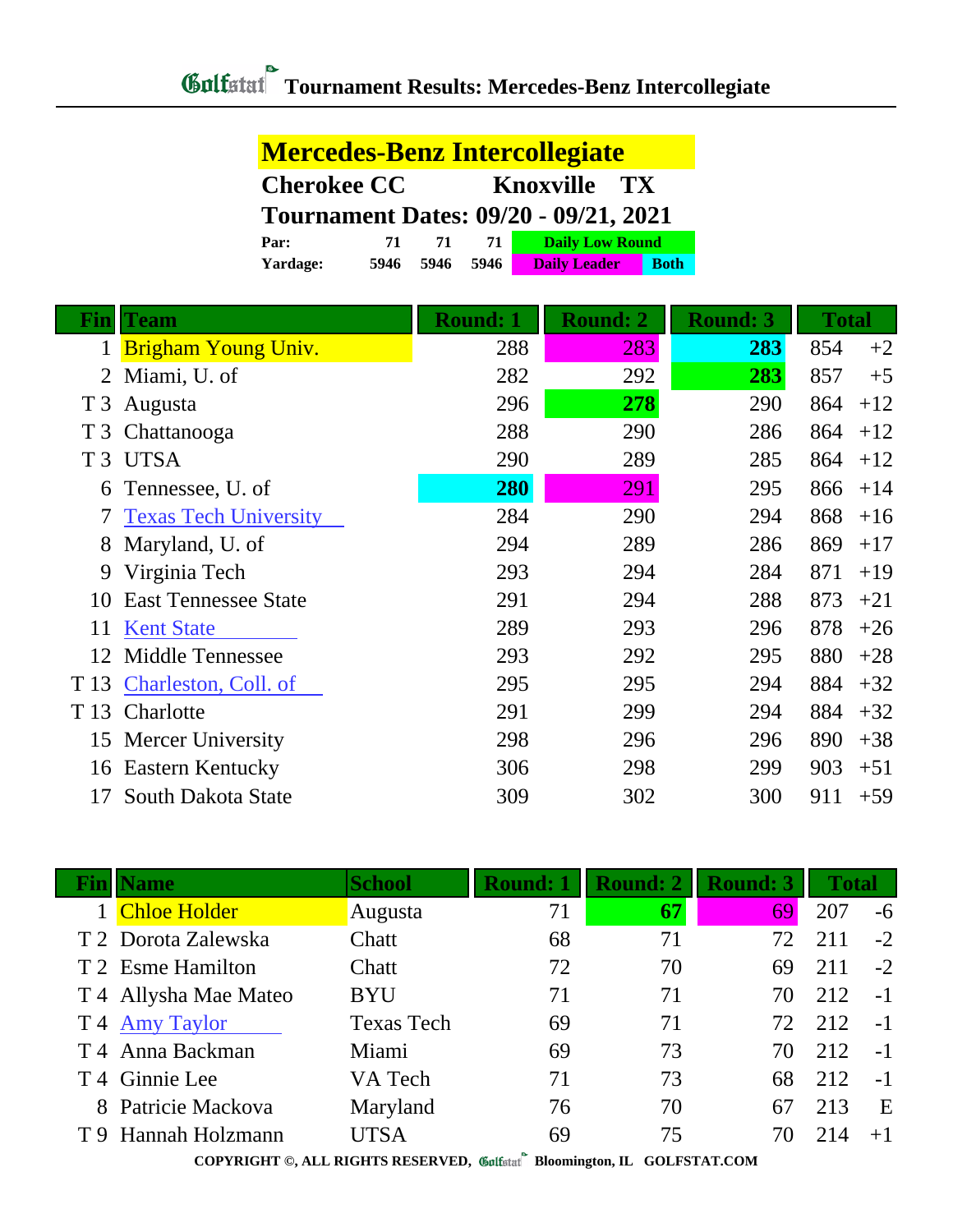| Fin  | <b>Name</b>               | <b>School</b>     | <b>Round: 1</b> | Round: 2 | <b>Round: 3</b> | <b>Total</b> |      |
|------|---------------------------|-------------------|-----------------|----------|-----------------|--------------|------|
|      | T 9 Karla Vazquez Setz    | Maryland          | 73              | 68       | 73              | 214          | $+1$ |
| T9   | Kristyna Frydlova         | Miami             | 69              | 73       | 72              | 214          | $+1$ |
| T 12 | <b>Camryn Carreon</b>     | <b>UTSA</b>       | 73              | 72       | 70              | 215          | $+2$ |
|      | T 12 Jennifer Rosenburg   | Charlotte         | 73              | 69       | 73              | 215          | $+2$ |
|      | T 12 Kennedy Carroll      | Augusta           | 73              | 69       | 73              | 215          | $+2$ |
|      | T 12 Kerstin Fotu         | <b>BYU</b>        | 68              | 68       | 79              | 215          | $+2$ |
|      | T 16 Daniella Barrett     | Miami             | 74              | 76       | 66              | 216          | $+3$ |
|      | T 16 Emily Mahar          | VA Tech           | 70              | 74       | 72              | 216          | $+3$ |
|      | T 16 Linyu (Anna) Dong    | <b>Texas Tech</b> | 70              | 72       | 74              | 216          | $+3$ |
|      | T 16 Vanessa Gilly        | Tennessee         | 70              | 72       | 74              | 216          | $+3$ |
|      | T 20 Caroline Caudill     | Middle TN         | 74              | 73       | 70              | 217          | $+4$ |
|      | T 20 Kayla Holden         | Tennessee         | 74              | 71       | 72              | 217          | $+4$ |
|      | T 20 Lila Galeai          | <b>BYU</b>        | 73              | 73       | 71              | 217          | $+4$ |
|      | T 20 Nicole Whiston       | Tennessee         | 71              | 74       | 72              | 217          | $+4$ |
|      | T 20 Panassaya Somchit    | Maryland          | 70              | 76       | 71              | 217          | $+4$ |
|      | T 20 Sera Hasegawa        | <b>ETSU</b>       | 71              | 73       | 73              | 217          | $+4$ |
|      | T 26 Angela Garvin        | Maryland          | 73              | 72       | 73              | 218          | $+5$ |
|      | T 26 Bailey Davis         | Tennessee         | 73              | 72       | 73              | 218          | $+5$ |
|      | T 26 Grace Chin           | <b>ETSU</b>       | 75              | 69       | 74              | 218          | $+5$ |
|      | T 26 Mia Samuelsson       | Charlotte         | 68              | 76       | 74              | 218          | $+5$ |
|      | T 26 Tereza Melecka       | <b>ETSU</b>       | 75              | 74       | 69              | 218          | $+5$ |
| 31   | <b>Annick Haczkiewicz</b> | <b>BYU</b>        | 76              | 74       | 69              | 219          | $+6$ |
|      | T 32 Ana Gonzalez         | <b>UTSA</b>       | 74              | 71       | 75              | 220          | $+7$ |
|      | T 32 Hadley Walts         | Tennessee         | 70              | 74       | 76              | 220          | $+7$ |
|      | T 32 Hollie Muse          | <b>ETSU</b>       | 70              | 78       | 72              | 220          | $+7$ |
|      | T 32 Hunter Nugent        | <b>UTSA</b>       | 74              | 73       | 73              | 220          | $+7$ |
|      | T 32 Mikayla Bardwell     | Tennessee         | 69              | 73       | 78              | 220          | $+7$ |
|      | T 32 Nicole Polivchak     | <b>UTSA</b>       | 75              | 73       | 72              | 220          | $+7$ |
|      | T 32 Taylor Edlin         | Middle TN         | 74              | 74       | 72              | 220          | $+7$ |
|      | T 39 Becca DiNunzio       | VA Tech           | 75              | 75       | 71              | 221          | $+8$ |
|      | T 39 Hailey Katona        | Mercer U.         | 73              | 71       | 77              | 221          | $+8$ |
|      | T 39 Kate Song            | Mercer U.         | 77              | 75       | 69              | 221          | $+8$ |
|      | T 39 Megan Docherty       | Chatt             | 76              | 73       | 72              | 221          | $+8$ |
|      | T 39 Molly Bebelaar       | Middle TN         | 74              | 71       | 76              | 221          | $+8$ |
|      | T 44 Adeline Anderson     | <b>BYU</b>        | 78              | 71       | 73              | 222          | $+9$ |

## **Tournament Results: Mercedes-Benz Intercollegiate**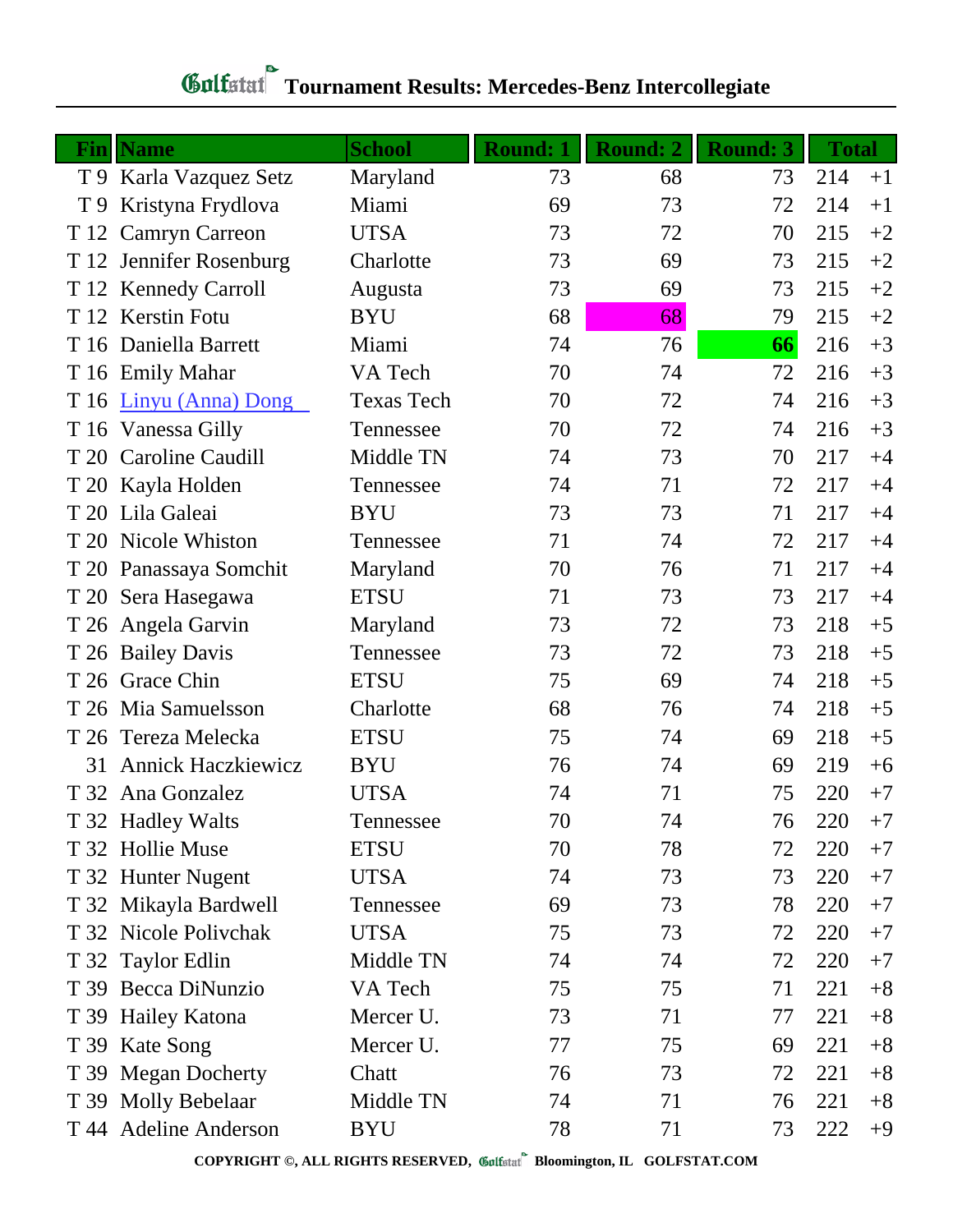## **Fin Name School Round: 1 Round: 2 Round: 3 Total** T 44 [Chelsea Romas](http://www.golfstat.com/ultimate/W114web/W114index.htm?p=L) Texas Tech 72 72 78 222 +9 T 44 [Chloe Salort](http://www.golfstat.com/ultimate/W056web/W056index.htm?p=C) Kent State 73 74 75 222 +9 T 44 [Emma Schimpf](http://www.golfstat.com/ultimate/W137web/W137index.htm?p=L) Charleston 73 74 75 222 +9 T 44 [Jodee Tindal](http://www.golfstat.com/ultimate/W137web/W137index.htm?p=E) Charleston 73 77 72 222 +9 T 44 Ragga Kristinsdottir E Kentucky 73 75 74 222 +9 T 44 [Viktoria Hund](http://www.golfstat.com/ultimate/W137web/W137index.htm?p=H) Charleston 79 69 74 222 +9 T 51 Franziska Sliper Miami 70 78 75 223 +10 T 51 [Jennifer Gu](http://www.golfstat.com/ultimate/W056web/W056index.htm?p=I) Kent State 79 72 72 223 +10 T 51 Kaiyuree Moodley Charlotte 73 77 73 223 +10 T 51 Mia Seeman S.D. State 77 73 73 223 +10 T 51 Sara Byrne Miami 78 70 75 223 +10 T 51 [Smith Knaffle](http://www.golfstat.com/ultimate/W137web/W137index.htm?p=K) Charleston 75 75 73 223 +10 T 51 Symone Henriques VA Tech 72 76 75 223 +10 T 58 Catherine Caudill Middle TN 72 74 78 224 +11 T 58 [Gala Dumez](http://www.golfstat.com/ultimate/W114web/W114index.htm?p=F) Texas Tech 73 75 76 224 +11 T 58 [Mayka Hoogeboom](http://www.golfstat.com/ultimate/W056web/W056index.htm?p=G) Kent State 77 73 74 224 +11 T 58 Napabhach Boon-In Augusta 76 74 74 224 +11 T 58 [Valentina Albertazzi](http://www.golfstat.com/ultimate/W056web/W056index.htm?p=F) Kent State 73 74 77 224 +11 63 [Chiara Horder](http://www.golfstat.com/ultimate/W114web/W114index.htm?p=J) Texas Tech 77 76 72 225 +12 T 64 Carol Pyon Mercer U. 75 74 77 226 +13 T 64 Maria Vittoria Corbi Maryland 75 76 75 226 +13 T 64 Mary Hunt Murray Augusta 80 68 78 226 +13 T 67 Beatriz Barrios Chatt 72 80 75 227 +14 T 67 Laila Hrindova Mercer U. 16 76 75 227 +14 T 67 Shakira Kuys S.D. State 78 75 74 227 +14 T 70 Eli Orduna Shackleto E Kentucky 75 84 69 228 +15 T 70 Kayla Bartemeyer Charlotte 77 77 74 228 +15 T 70 Mikayla Dubnik Mercer U. 24 79 75 228 +15 T 70 Natalia Yoko Augusta 76 78 74 228 +15 T 74 Alyssa Montgomery VA Tech 77 72 80 229 +16 T 74 [Emily Dunlap](http://www.golfstat.com/ultimate/W137web/W137index.htm?p=G) Charleston 74 78 77 229 +16 T 74 Madison Smith Middle TN 77 78 74 229 +16 T 77 Carolina Hortian Chatt 81 76 73 230 +17 T 77 Rylea Marcum E Kentucky 77 72 81 230 +17 T 77 Sophie Burks Middle TN 73 80 77 230 +17

## **Tournament Results: Mercedes-Benz Intercollegiate**